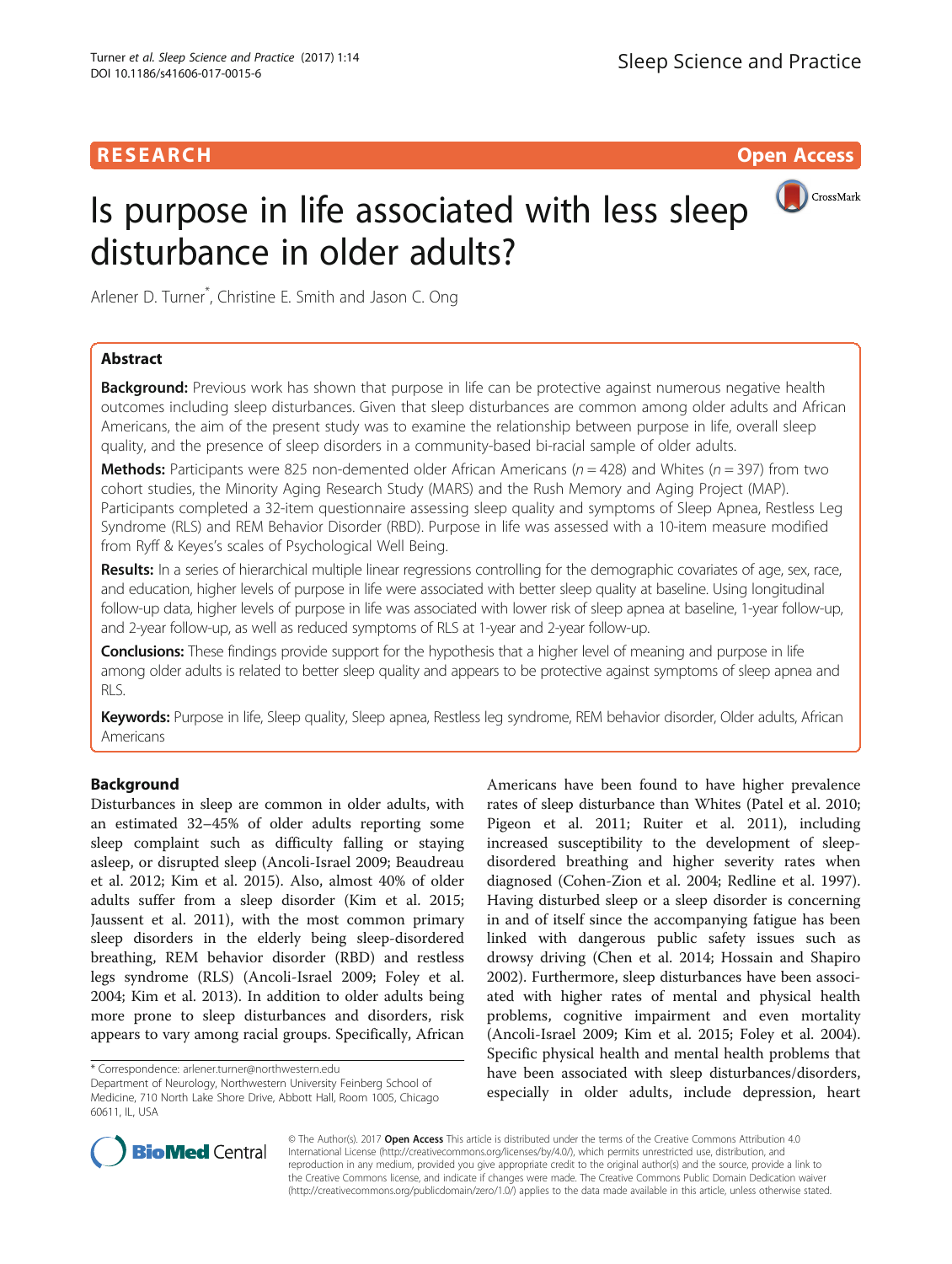disease, and impaired physical functioning (Ancoli-Israel [2009](#page-8-0); Kim et al. [2015;](#page-8-0) Foley et al. [2004\)](#page-8-0).

Studies on positive psychology have revealed the possible interplay between positive psychological well-being and physiological functioning (Phelan et al. [2010](#page-9-0); Ryff et al. [2004](#page-9-0)). Purpose in life is one of the major factors in positive psychological well-being (Ryff [1989](#page-9-0); Ryff and Keyes [1995\)](#page-9-0). Purpose in life is generally conceptualized as one's sense of meaning and directedness in his/her life, essentially having aspirations and goals for the future and feeling that experiences in life are meaningful (Ryff [1989;](#page-9-0) Ryff and Keyes [1995](#page-9-0); Ryff [2014](#page-9-0)). Previous works have shown that purpose in life is independently linked to numerous positive health outcomes and healthy behaviors, as well as longevity (Kim et al. [2013](#page-8-0); Boyle et al. [2009;](#page-8-0) Boyle et al. [2010a](#page-8-0); Boyle et al. [2010b](#page-8-0); Boyle et al. [2012;](#page-8-0) Krause [2009](#page-9-0); Roepke et al. [2014\)](#page-9-0). For example, having higher levels of purpose in life has been associated with a reduced risk of stroke (Kim et al. [2013](#page-8-0)), Alzheimer's disease (Boyle et al. [2010a](#page-8-0); Boyle et al. [2012](#page-8-0)), disability (Boyle et al. [2010b](#page-8-0)), and all-cause mortality (Boyle et al. [2009;](#page-8-0) Krause [2009\)](#page-9-0). Purpose in life, though trait-like, is dynamic and research suggests change in this construct is induced by psychological and social influences. It has been suggested via clinical intervention that purpose in life is a construct that can be consciously cultivated and enhanced (Ryff [2014](#page-9-0); Burrow and Hill [2011](#page-8-0)).

A limited number of studies have examined the association between purpose in life and sleep. A crosssectional examination of older women indicated that those with higher purpose in life showed less body movement during sleep—a proxy for better sleep quality (Ryff et al. [2004](#page-9-0)). In a second cross-sectional examination, it was reported that in middle aged adults, lower purpose in life was associated with problematic sleep duration (either excessive or inadequate hours of sleep) (Hamilton et al. [2006\)](#page-8-0). In a final cross-sectional study it was demonstrated that after adjusting for demographic covariates and negative psychological states such as psychological distress, higher purpose in life scores were associated with fewer sleep problems in a sample of British civil servants (Steptoe et al. [2008](#page-9-0)). In the first longitudinal examination, the focus was on identifying subgroups of people and identifying their sleep trajectories over time. The researchers found that while there was an overall decline in sleep quality over time, individuals with higher baseline levels of purpose in life were least likely to be in the group with disrupted sleep (Phelan et al. [2010](#page-9-0)). Finally, a recent study by Kim, Hershner, & Strecher (Kim et al. [2015](#page-8-0)) found that higher purpose in life was associated with a reduction in incidence of sleep disturbances after adjusting for age, sex, education, race/ ethnicity, health behaviors, physical functioning, and

baseline level of sleep disturbance in a nationally representative sample of older adults (Kim et al. [2015\)](#page-8-0). One shortcoming of these studies is the use of a general measure of sleep disturbance or sleep quality. It is unclear if purpose in life is associated with specific sleep disorders beyond poor sleep quality. Such a finding would indicate that the construct of purpose in life could have clinical utility. In addition, previous studies have not examined possible differences in race, which could be important given the elevated levels of sleep dis-

turbances in older adults and African Americans. The present study expands on previous work by including a cohort study of African Americans and extending deeper into specific types of sleep disturbances, including insomnia, sleep-disordered breathing, REM behavior disorder (RBD), and restless legs syndrome (RLS). The first aim of the study is to replicate previous findings by examining the relationship between purpose in life and sleep quality. The second aim of this study is to examine the relationship between purpose in life and symptoms of three common sleep disorders in older adults (sleep apnea, RLS, and RBD) in a community based bi-racial sample of older adults. It was hypothesized that higher levels of purpose in life would be associated with better sleep quality and lower risk of sleep disorders at baseline, as well as change in sleep quality and risk of sleep disorders at follow-up.

# **Methods**

## **Participants**

The sample for this study was pooled from two ongoing longitudinal epidemiological cohort studies of aging and cognition, the Minority Aging Research Study (MARS) and the Rush Memory and Aging Project (MAP). Both cohort studies were approved by the Rush University Medical Center Institutional Review Board and had similar recruitment techniques and operational methods.

MARS is a longitudinal community-based cohort study of risk factors for cognitive decline that enrolls older community dwelling African Americans without known dementia. Participants are recruited from community based organizations, churches, senior-subsidized housing facilities in the greater Chicago area, and the Clinical core of the Rush Alzheimer's Disease Center. All MARS participants signed an informed consent agreeing to annual clinical evaluations, as previously described (Barnes et al. [2012\)](#page-8-0).

MAP (88% White) is a longitudinal clinical-pathologic cohort study of older adults that enrolls older community dwelling adults without known dementia who agree to brain autopsy at death. Participants were recruited from Chicago area retirement and senior-subsidized housing facilities. All MAP participants signed an informed consent agreeing to annual clinical evaluations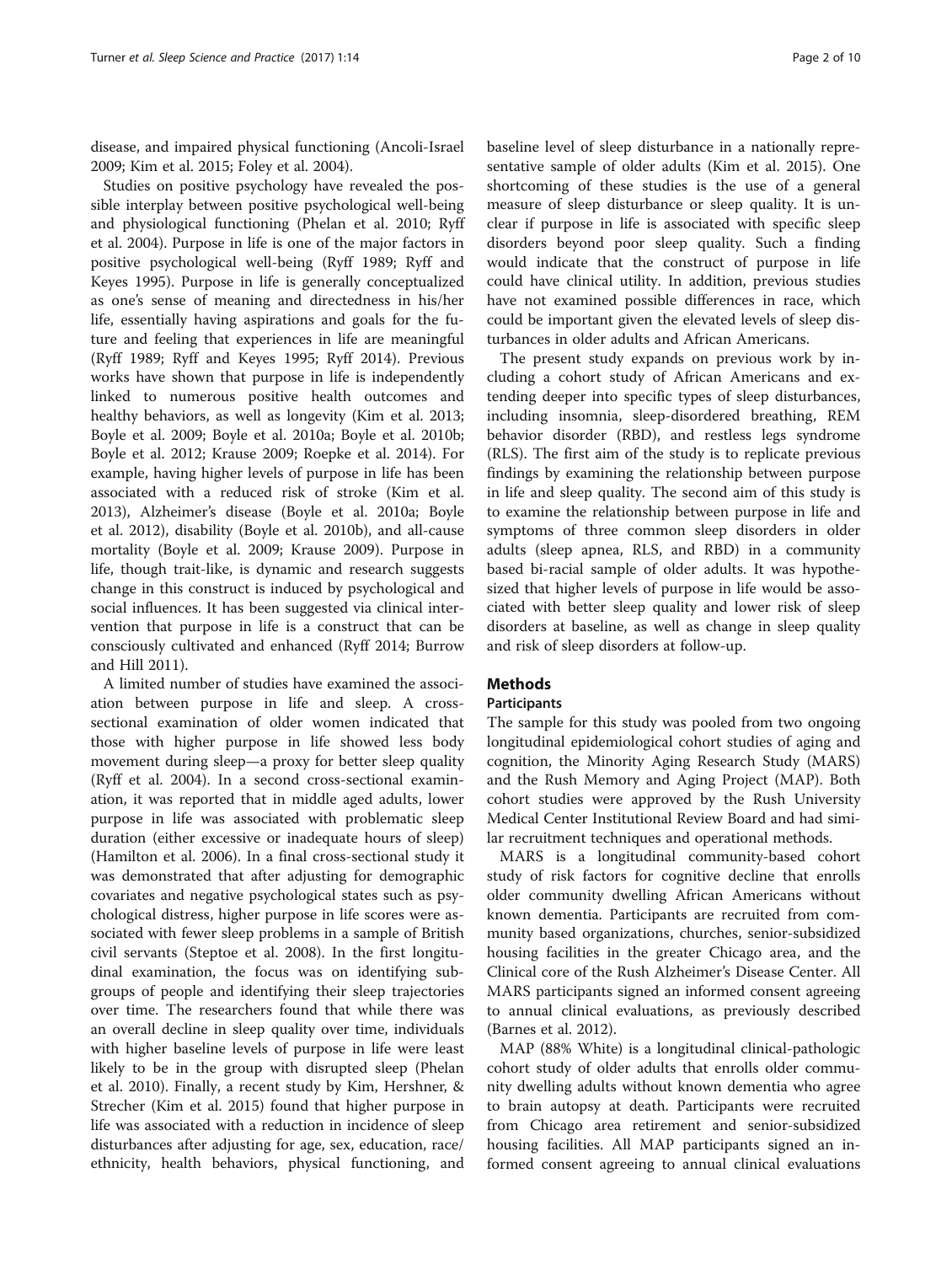and organ donation, as previously described (Bennett et al. [2012\)](#page-8-0).

At the time of analysis, 1195 (534 MARS; 661 MAP) individuals were enrolled in one of the cohort studies with complete baseline information. We excluded 274 (68 MARS; 206 MAP) individuals who did not have at least two clinical evaluations to measure change over time from their baseline assessment to a subsequent yearly follow-up. We also excluded 96 (38 MARS; 58 MAP) individuals who had more than 1 year between their baseline evaluation and first follow-up. The remaining 825 (428 MARS; 397 MAP) individuals were included in the analyses.

## Purpose in life

Purpose in life was assessed at baseline using a modified 10-item measure derived from Ryff's and Keyes's scales of Psychological Well-Being (Ryff and Keyes [1995;](#page-9-0) Boyle et al. [2009](#page-8-0)). Individuals rated their agreement with each of the 10 items on a 5-point scale ranging from 1—strongly disagree to 5—strongly agree. Sample items included: "I feel good when I think of what I've done in the past and what I hope to do in the future" and "some people wander aimlessly through life, but I am not one of them." Scores are averaged to yield a mean score ranging from 1 to 5 with higher scores indicating higher levels of purpose in life.

## Sleep quality and symptoms of sleep disorders

Sleep quality and the possible presence of sleep disorders were assessed using a 32-item questionnaire derived from three validated sleep measures, the Pittsburgh Sleep Quality Index (PSQI; (Buysse et al. [1989\)](#page-8-0)), the Berlin Questionnaire (Redline and Strohl [1998\)](#page-9-0) and the Mayo Sleep Questionnaire (MSQ; (Boeve et al. [2002](#page-8-0))). Participants were given the sleep questionnaire with an addressed and stamped envelope at the end of their annual visit and were instructed to complete the questionnaire and return it via the stamped envelope.

Sleep Quality was measured using a modified version of the PSQI that assessed 6 components of sleep rather than the original 7 (all but the "Sleep Quality" component was assessed). Additionally, adjustments were made with regard to specific questions in order to avoid redundancy and over taxing of the older adult cohort (see (Turner et al. [2016\)](#page-9-0) for full description of scale). The sum of the 6 components ranges from 0 to 16 with higher scores indicating poorer sleep quality (Turner et al. [2016\)](#page-9-0). Sleep apnea risk was assessed using the Berlin Questionnaire, which was scored as previously published and validated (Netzer et al. [1999](#page-9-0)), indicating either a high or low risk for sleep apnea (Turner et al. [2016](#page-9-0)). Consistent with previous work (Rongve et al. [2010](#page-9-0)), the possible presence of Restless Leg Syndrome

(RLS) was measured using questions 2 and 3 from the MSQ (Turner et al. [2016\)](#page-9-0). In addition, the MSQ was also used to assess for REM Behavior Disorder (RBD) via questions 1a–e, scored as previously published and validated (Turner et al. [2016;](#page-9-0) Boeve et al. [2011](#page-8-0)).

## Demographic covariates

Other variables used in the analyses included demographic variables of age, sex, years of education, and race.

## Data analysis

Analyses were conducted utilizing the Statistical Package for the Social Sciences software version 23 (IBM and Statistical Package for the Social Sciences (SPSS) (SPSS) [2015](#page-8-0)). Statistical significance was set at alpha = 0.05. Frequency and descriptive analyses were conducted to identify missing data, outliers, means, and standard deviations across all demographic and study variables.

Individuals undergo annual clinical assessments, therefore, to identify change over time in the continuous variable of sleep quality, change scores were derived by subtracting the baseline score from each yearly followup (i.e. next annual clinical evaluation) score. Thus change score 1 is the change in sleep quality from baseline to 1-year follow-up, and so forth, for a total of three change scores across all sleep-related outcomes.

To determine if purpose in life independently predicted baseline sleep quality or change in sleep quality over time we conducted a series of hierarchical linear multiple regressions. The first step of each model included the demographic covariates age, sex, race, and years of education, and the second step included the covariates and purpose in life. In order to determine if purpose in life was associated with symptoms of sleep apnea, RLS and/or RBD at baseline and at follow-up time points 1–3 we conducted a series of hierarchical logistic regression analyses controlling for age, sex, race, and years of education.

## Results

The majority of the 825 respondents were female (77.3%), a little more than half (53.7%) were African American, age ranged from 60.84 to 99.81 with a mean of 79.02 (SD = 7.46), and participants had an average of 15.14 (SD = 3.07) years of education. At baseline the respondents' sleep quality was slightly disturbed (modified PSQI mean score =  $5.93 \pm 2.81$ ; Table [1\)](#page-3-0). Approximately 42% of participants were at high risk for sleep apnea and approximately a quarter of the sample (23.6%) endorsed symptoms of RLS. A lower proportion of participants (7.0%) endorsed symptoms of RBD (see Table [1\)](#page-3-0).

Hierarchical multiple linear regression was conducted to determine if purpose in life independently predicted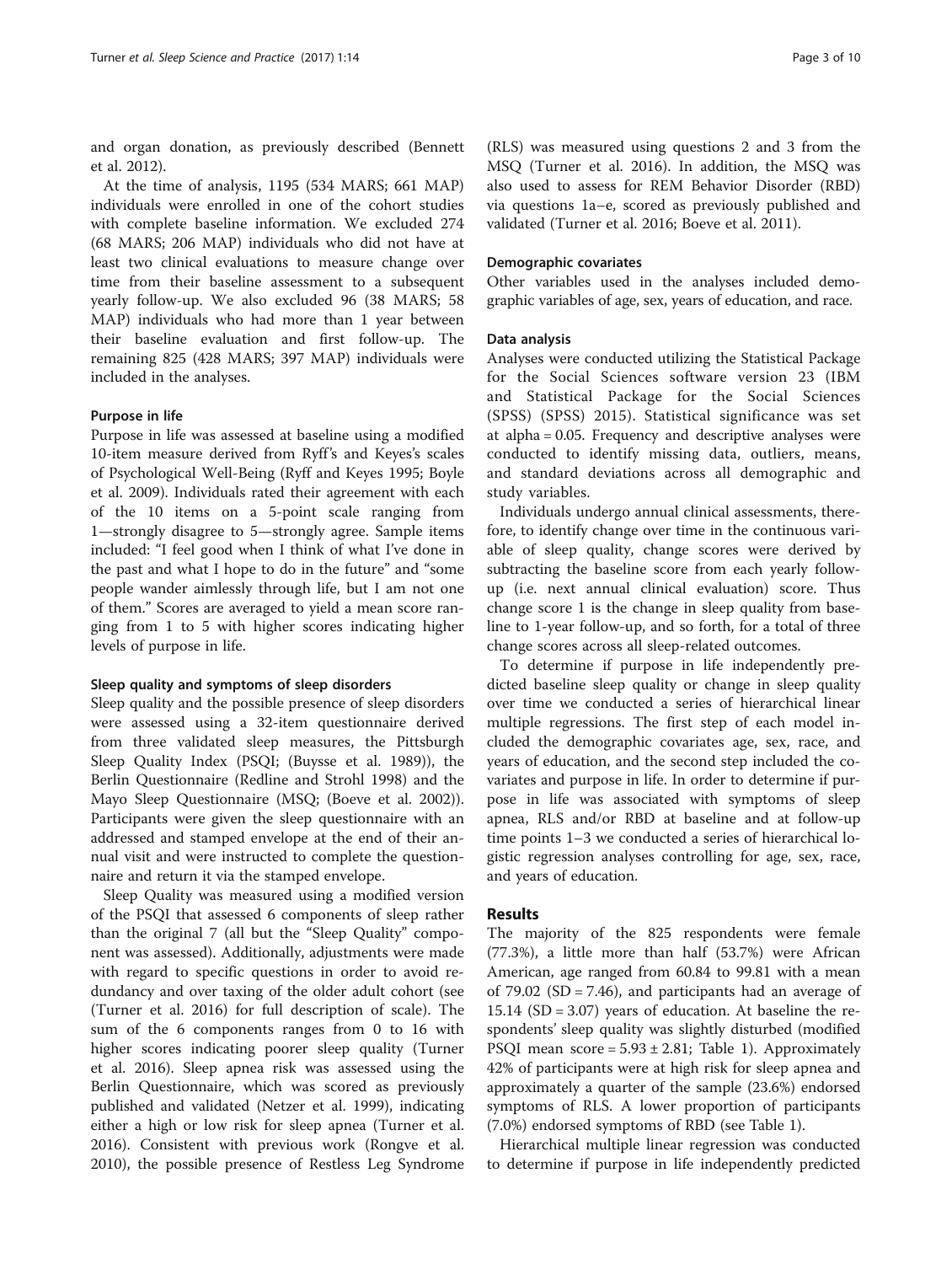|                                 | Baseline $n = 825$ |          | 1-year Follow-Up $n = 825$ |          | 2-year Follow-Up $n = 554$ |          | 3-year Follow-Up $n = 247$ |          |
|---------------------------------|--------------------|----------|----------------------------|----------|----------------------------|----------|----------------------------|----------|
|                                 | Mean (SD)/N(%)     | Range    | Mean $(SD)/N(\%)$          | Range    | Mean (SD)/N(%)             | Range    | Mean $(SD)/N(\%)$          | Range    |
| Sleep Quality Total Score       | 5.93(2.81)         | $0 - 15$ | 5.92 (2.89)                | $0 - 14$ | 5.86(2.91)                 | $0 - 14$ | 5.94(2.91)                 | $0 - 15$ |
| High Sleep Apnea Risk           | 346 (41.9%)        |          | 341 (41.3%)                |          | 225 (27.3%)                |          | 100 (12.1%)                |          |
| High Restless Leg Syndrome Risk | 195 (23.6%)        |          | 189 (22.9%)                |          | 137 (16.6%)                |          | 48 (5.8%)                  |          |
| High REM Behavior Disorder Risk | 58 (7.0%)          |          | 60 (7.3%)                  |          | 41 (5.0%)                  |          | 28 (3.4%)                  |          |

<span id="page-3-0"></span>Table 1 Frequencies, means, and standard deviations among sleep variables

baseline sleep quality. Analyses indicated that at step 1, the covariate race contributed significantly to the regression model,  $[F_{(4809)} = 2.408, p = .048]$ , and accounted for 1.2% of the variance in sleep quality. Introducing purpose in life in step 2 explained an additional 4.3% of the variance in sleep quality. This change in  $\mathbb{R}^2$  was significant,  $[F_{(5808)} = 9.383, p < .001]$  (see Table [2\)](#page-4-0).

Hierarchical linear multiple regression was also used to determine whether purpose in life predicted change in sleep quality from baseline to 1-year follow-up. Analyses indicated that at step 1 no covariates contributed significantly to the regression. While introducing purpose in life in step 2 did not result in the model being statistically significant, the individual predictor purpose in life predicted change in sleep quality from baseline to the first follow-up assessment  $(t = 2.344, p = .019)$ , such that for every unit increase in purpose in life there was an increase in change in sleep quality from baseline to 1-year follow-up by 0.449 units (β = .449,  $p = 0.019$ ) (see Table [2](#page-4-0)). No significant relationships were found between purpose in life and change in sleep quality from baseline to 2-year or 3-year follow-up.

A series of hierarchical logistic regressions adjusting for the demographic covariates of age, sex, race, and years of education were conducted to determine if purpose in life was associated with risk of sleep apnea. Regression analyses for baseline revealed that in step 1 only the covariate age significantly contributed to the model, which accounted for 2.9% of the variance (Nagelkerke  $R^2 = .029$ ,  $X_{(4)}^2 = 17.71$ ,  $p = .001$ ) of sleep apnea risk, with increasing age being associated with a decreased likelihood of risk of sleep apnea (OR .965, 96% CI .945–.985). In step 2 introducing purpose in life explained an additional 1.3% of the variance (Nagelkerke  $R^2 = .042$ ,  $X_{(5)}^2 = 25.41$ ,  $p < .001$ ) of risk of sleep apnea, with increasing levels of purpose in life being associated with decreased risk of sleep apnea (OR .630, CI 95% .454–.875) (see Table [3\)](#page-5-0). Similarly, at 1-year follow-up, regression analyses showed age was the only significant covariate in step 1; the model accounted for 2.9% of the variance (Nagelkerke  $R^2 = .029$ ,  $X_{(4)}^2 = 17.56$ ,  $p = .002$ ) of sleep apnea risk, with increasing age being associated with a decreased likelihood of risk of sleep apnea (OR .963, 96% CI .943–.983). Adding purpose in life in step 2 explained an additional 0.6% of the variance (Nagelkerke  $R^2 = .035$ ,  $X_{(5)}^2 = 21.61$ ,  $p = .001$ ) of risk of

sleep apnea, with increasing levels of purpose in life being associated with decreased risk of sleep apnea (OR .719, CI 95% .520–.993) (see Table [3](#page-5-0)). Regression analyses for 2 year follow-up also revealed similar results, in step 1 age was the only significant covariate, the model accounted for 2.5% of the variance (Nagelkerke  $R^2 = .025$ ,  $X_{(4)}^2 =$ 10.36,  $p = .035$ ) of sleep apnea risk, with increasing age being associated with a decreased likelihood of risk of sleep apnea (OR .973, 96% CI .948–1.000). Introducing purpose in life in step 2 explained an additional 1.3% of the variance (Nagelkerke  $R^2 = .038$ ,  $X_{(5)}^2 = 15.82$ ,  $p = .007$ ) of risk of sleep apnea, with increasing levels of purpose in life being associated with decreased risk of sleep apnea (OR .604, CI 95% .395–.925) (see Table [3](#page-5-0)). The logistic regression analysis for sleep apnea risk at 3-year follow-up was not significant.

A series of hierarchical logistic regressions controlling for the demographic covariates of age, sex, race, and years of education were also conducted to determine if purpose in life was associated with RLS symptoms. Purpose in life did not significantly predict possible RLS at baseline (see Table [4](#page-6-0)). However, at 1-year follow-up regression analyses revealed that at step 1 no covariates contributed significantly to the regression, but, introducing purpose in life in step 2 explained 2.7% of the variance (Nagelkerke  $R^2 = .027$ ,  $X_{(5)}^2 = 14.69$ ,  $p = .012$ ) of RLS symptoms, with increasing levels of purpose in life being associated with a decreased likelihood of having possible RLS (OR .524, 95% CI .361–.762) (see Table [4](#page-6-0)). For 2-year follow-up regression analyses revealed that at step 1, no covariates contributed significantly to the regression. However, introducing purpose in life in step 2 explained 4.5% of the variance (Nagelkerke  $R^2 = .045$ ,  $X_{(5)}^2 = 17.11$ ,  $p = .004$ ), with increasing purpose in life being associated with a decreased likelihood of having possible RLS (OR .396, 95% CI .245–.639) (see Table [4](#page-6-0)). The logistic regression analyses for RLS symptoms at 3-year follow-up was not significant (see Table [4\)](#page-6-0).

The series of hierarchical logistic regression analyses for possible presence of RBD at baseline, 1-year followup, 2-year follow-up and 3-year follow-up all yielded non-significant results.

# **Discussion**

In a bi-racial sample of over 800 older adults the present findings provide support for the hypothesis that purpose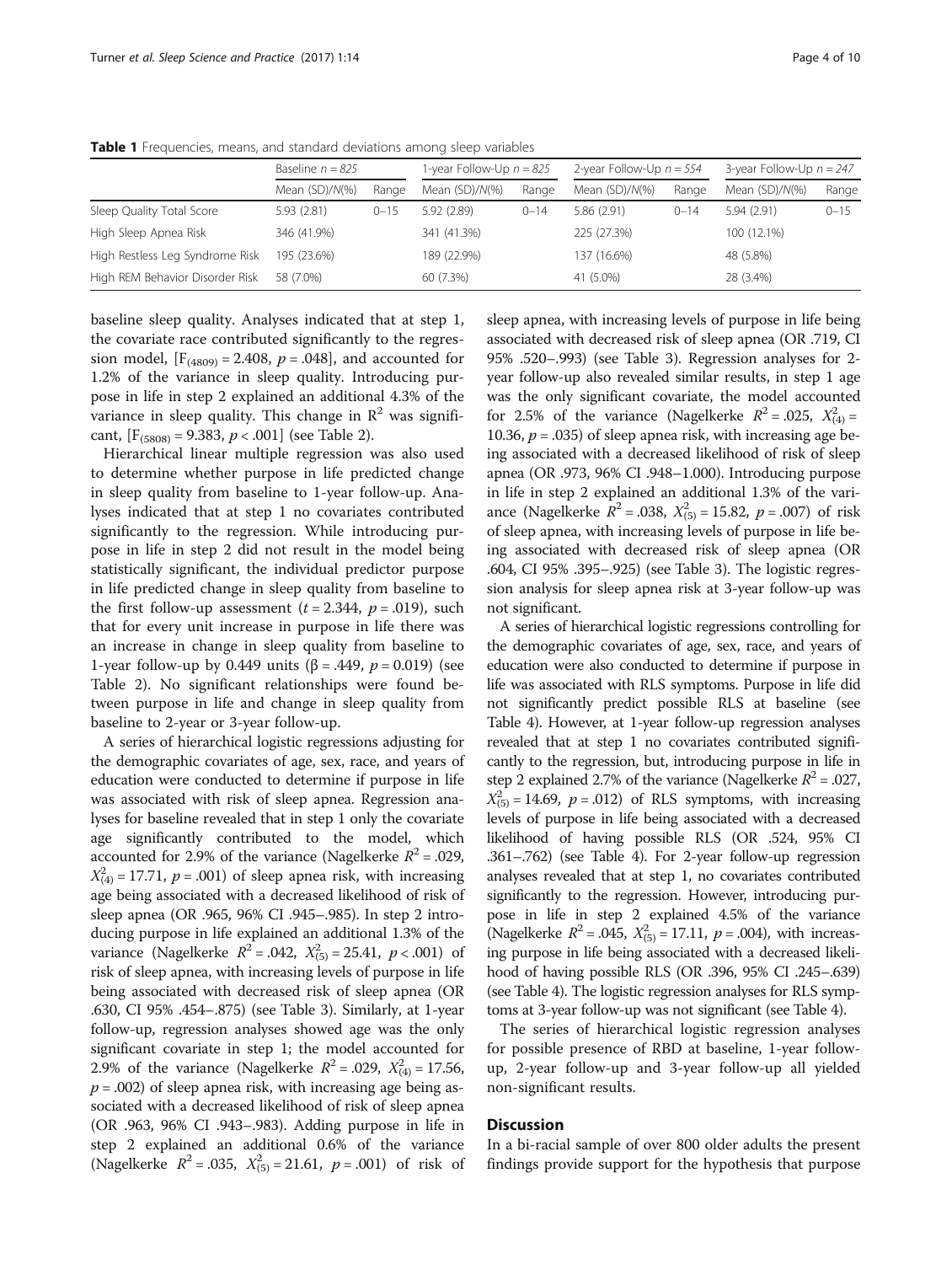<span id="page-4-0"></span>

| Table 2 Hierarchical Multiple Linear Regression Analyses of Purpose in Life and Sleep Quality |  |  |  |
|-----------------------------------------------------------------------------------------------|--|--|--|
|-----------------------------------------------------------------------------------------------|--|--|--|

|                                         |                    | B        | SE   | β       | $\boldsymbol{p}$ | F                   | $\mathbb{R}^2$ |
|-----------------------------------------|--------------------|----------|------|---------|------------------|---------------------|----------------|
| Sleep Quality at Baseline ( $n = 814$ ) | Step 1             |          |      |         |                  | $2.41_{(4)}$ *      | .012           |
|                                         | Sex                | $-.324$  | .234 | $-.049$ | .167             |                     |                |
|                                         | Years of Education | $-.016$  | .032 | $-.018$ | .618             |                     |                |
|                                         | Age                | .004     | .014 | .012    | .755             |                     |                |
|                                         | Race               | .534     | .210 | .095    | .011             |                     |                |
|                                         | Step 2             |          |      |         |                  | $9.383_{(5)}$ **    | .055           |
|                                         | Sex                | $-.298$  | .229 | $-.045$ | .193             |                     |                |
|                                         | Years of Education | .023     | .032 | .026    | .471             |                     |                |
|                                         | Age                | $-.016$  | .014 | $-.042$ | .261             |                     |                |
|                                         | Race               | .548     | .206 | .097    | .008             |                     |                |
|                                         | Purpose in Life    | $-1.326$ | .218 | $-.220$ | .000             |                     |                |
| Sleep Quality Change Baseline to        | Step 1             |          |      |         |                  | $.556_{(4)}$        | .003           |
| 1-Year Follow-up $(n = 814)$            | Sex                | $-.119$  | .202 | $-.021$ | .555             |                     |                |
|                                         | Education          | $-.029$  | .028 | $-.037$ | .293             |                     |                |
|                                         | Age                | $-.011$  | .012 | $-.034$ | .367             |                     |                |
|                                         | Race               | $-.074$  | .181 | $-.407$ | .684             |                     |                |
|                                         | Step 2             |          |      |         |                  | $1.546_{(5)}$       | .009           |
|                                         | Sex                | $-.128$  | 2.01 | $-.022$ | .526             |                     |                |
|                                         | Years of Education | $-.043$  | .028 | $-.055$ | .132             |                     |                |
|                                         | Age                | $-.004$  | .012 | $-.012$ | .746             |                     |                |
|                                         | Race               | $-.078$  | .180 | $-.016$ | .665             |                     |                |
|                                         | Purpose in Life    | .449     | .192 | .087    | .019             |                     |                |
| Sleep Quality Change Baseline to        | Step 1             |          |      |         |                  | $.857_{(4)}$        | .006           |
| 2-Year Follow-up $(n = 550)$            | Sex                | .098     | .245 | .017    | .689             |                     |                |
|                                         | Education          | $-.032$  | .034 | $-.040$ | .352             |                     |                |
|                                         | Age                | .018     | .016 | .050    | .269             |                     |                |
|                                         | Race               | .265     | .226 | .053    | .240             |                     |                |
|                                         | Step 2             |          |      |         |                  | $.855_{(5)}$        | .008           |
|                                         | Sex                | .087     | .245 | .015    | .724             |                     |                |
|                                         | Years of Education | $-.039$  | .035 | $-.049$ | .270             |                     |                |
|                                         | Age                | .021     | .016 | .058    | .205             |                     |                |
|                                         | Race               | .261     | .226 | .052    | .249             |                     |                |
|                                         | Purpose in Life    | .235     | .255 | .041    | .357             |                     |                |
| Sleep Quality Change Baseline to        | Step 1             |          |      |         |                  | $.593_{(4)}$        | .012           |
| 3-Year Follow-up $(n = 245)$            | Sex                | $-.398$  | .357 | $-.072$ | .266             |                     |                |
|                                         | Education          | .014     | .054 | .016    | .801             |                     |                |
|                                         | Age                | .007     | .025 | .018    | .787             |                     |                |
|                                         | Race               | .412     | .345 | .081    | .234             |                     |                |
|                                         | Step 2             |          |      |         |                  | .693 <sub>(5)</sub> | .013           |
|                                         | Sex                | $-.388$  | .358 | $-.071$ | .279             |                     |                |
|                                         | Years of Education | .022     | .057 | .026    | .702             |                     |                |
|                                         | Age                | .003     | .026 | .008    | .914             |                     |                |
|                                         | Race               | .396     | .347 | .078    | .255             |                     |                |
|                                         | Purpose in Life    | $-.183$  | .363 | $-.036$ | .615             |                     |                |

Four separate regression analyses. \* =  $p \le 0.05$ , \*\* =  $p \le 0.01$ , bolding is used to emphasize significant predictors within the models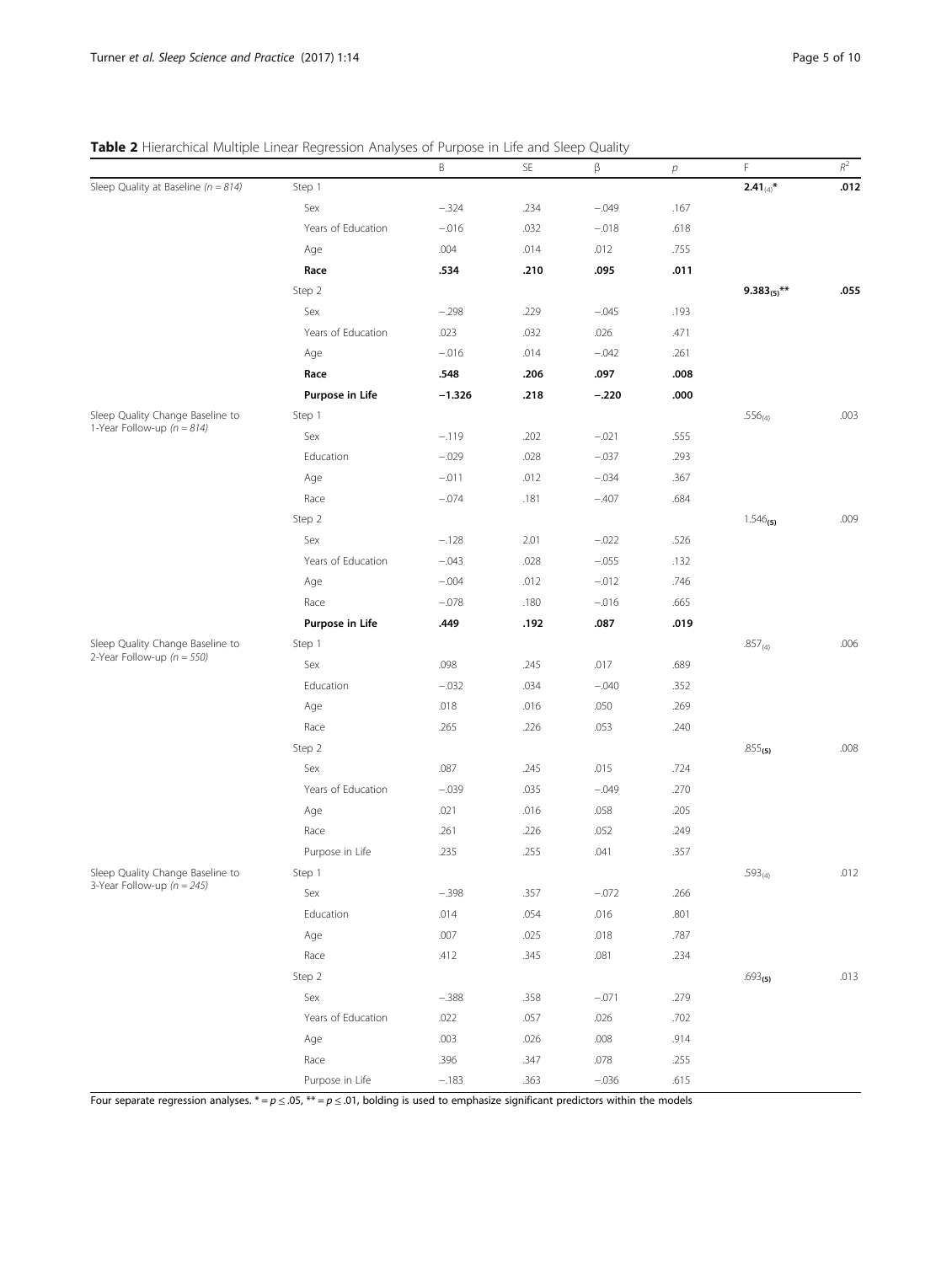<span id="page-5-0"></span>Table 3 Hierarchical Multiple Logistic Regression Analyses of purpose in life and risk of sleep apnea

|                                                                                                                                                 |                    | β        | SE   | р    | Odds ratio | 95% CI         | $\chi^2$             | Nagelkerke $R^2$ |
|-------------------------------------------------------------------------------------------------------------------------------------------------|--------------------|----------|------|------|------------|----------------|----------------------|------------------|
| Risk of Sleep Apnea at Baseline ( $n = 808$ )                                                                                                   | Step 1             |          |      |      |            |                | 17.707 $(4)^{**}$    | .029             |
|                                                                                                                                                 | Sex                | .282     | .172 | .101 | 1.325      | .947-1.856     |                      |                  |
|                                                                                                                                                 | Years of Education | $-.053$  | .024 | .028 | .348       | .904-.994      |                      |                  |
|                                                                                                                                                 | Age                | $-.036$  | .010 | .001 | .365       | .945-.985      |                      |                  |
|                                                                                                                                                 | Race               | $-.252$  | .155 | .104 | .778       | .574-1.053     |                      |                  |
|                                                                                                                                                 | Step 2             |          |      |      |            |                | $25.408_{(5)}$ **    | .042             |
|                                                                                                                                                 | Sex                | .294     | .173 | .089 | 1.341      | .956-1.881     |                      |                  |
|                                                                                                                                                 | Years of Education | $-.040$  | .025 | .102 | .961       | $.915 - 1.008$ |                      |                  |
|                                                                                                                                                 | Age                | $-.043$  | .011 | .000 | .957       | .937 - .978    |                      |                  |
|                                                                                                                                                 | Race               | $-.248$  | .156 | .111 | .780       | .575-1.059     |                      |                  |
|                                                                                                                                                 | Purpose in Life    | $-.462$  | .168 | .006 | .630       | .454-.875      |                      |                  |
| Risk of Sleep Apnea at                                                                                                                          | Step 1             |          |      |      |            |                | $17.563_{(4)}$ **    | .029             |
| 1-Year Follow-Up ( $n = 810$ )                                                                                                                  | Sex                | .187     | .171 | .274 | 1.206      | $.862 - 1.688$ |                      |                  |
|                                                                                                                                                 | Years of Education | $-.036$  | .024 | .132 | .965       | .920-1.011     |                      |                  |
|                                                                                                                                                 | Age                | $-.038$  | .011 | .000 | .963       | .943-.983      |                      |                  |
|                                                                                                                                                 | Race               | $-.002$  | .154 | .990 | .998       | .737-1.351     |                      |                  |
|                                                                                                                                                 | Step 2             |          |      |      |            |                | $21.608_{(5)}$ *     | .035             |
|                                                                                                                                                 | Sex                | .195     | .172 | .257 | 1.215      | .867-1.702     |                      |                  |
|                                                                                                                                                 | Years of Education | $-.026$  | .024 | .282 | .974       | .929-1022      |                      |                  |
|                                                                                                                                                 | Age                | $-.043$  | .011 | .000 | .958       | .937-.978      |                      |                  |
|                                                                                                                                                 | Race               | .001     | .155 | .996 | 1.001      | .739-1.356     |                      |                  |
|                                                                                                                                                 | Purpose in Life    | $-.331$  | .165 | .045 | .719       | .520-.993      |                      |                  |
| Risk of Sleep Apnea at                                                                                                                          | Step 1             |          |      |      |            |                | 10.360 $(4)^*$       | .025             |
| 2-Year Follow-Up $(n = 548)$                                                                                                                    | Sex                | .296     | .203 | .146 | 1.344      | $.903 - 2.002$ |                      |                  |
|                                                                                                                                                 | Years of Education | $-.045$  | .029 | .124 | .956       | .903-1.012     |                      |                  |
|                                                                                                                                                 | Age                | $-.027$  | .014 | .047 | .973       | .948-1.000     |                      |                  |
|                                                                                                                                                 | Race               | .175     | .189 | .354 | 1.191      | $.823 - 1.724$ |                      |                  |
|                                                                                                                                                 | Step 2             |          |      |      |            |                | $15.816_{(5)}$ **    | .038             |
|                                                                                                                                                 | Sex                | .322     | .205 | .116 | 1.380      | .924-2.060     |                      |                  |
|                                                                                                                                                 | Years of Education | $-.030$  | .030 | .312 | .971       | .916-1.028     |                      |                  |
|                                                                                                                                                 | Age                | $-.034$  | .014 | .016 | .967       | .941–.994      |                      |                  |
|                                                                                                                                                 | Race               | .184     | .190 | .332 | 1.202      | .829-1.743     |                      |                  |
|                                                                                                                                                 | Purpose in Life    | $-.503$  | .217 | .020 | .604       | .395-.925      |                      |                  |
| Risk of Sleep Apnea at                                                                                                                          | Step 1             |          |      |      |            |                | $3.983_{(4)}$        | .022             |
| 3-Year Follow-Up $(n = 242)$                                                                                                                    | Sex                | $-0.056$ | .307 | .856 | .946       | .518-1.728     |                      |                  |
|                                                                                                                                                 | Years of Education | $-.033$  | .047 | .479 | .967       | $.882 - 1.060$ |                      |                  |
|                                                                                                                                                 | Age                | $-.032$  | .022 | .142 | .969       | .928-1.011     |                      |                  |
|                                                                                                                                                 | Race               | .154     | .299 | .607 | 1.167      | .649-2097      |                      |                  |
|                                                                                                                                                 | Step 2             |          |      |      |            |                | 4.094 <sub>(5)</sub> | .023             |
|                                                                                                                                                 | Sex                | $-.051$  | .308 | .869 | .951       | $.520 - 1.738$ |                      |                  |
|                                                                                                                                                 | Years of Education | $-.029$  | .049 | .556 | .972       | $.883 - 1.069$ |                      |                  |
|                                                                                                                                                 | Age                | $-.034$  | .022 | .132 | .967       | $.925 - 1.010$ |                      |                  |
|                                                                                                                                                 | Race               | .147     | .300 | .625 | 1.158      | $.643 - 2.085$ |                      |                  |
|                                                                                                                                                 | Purpose in Life    | $-.104$  | .312 | .739 | .901       | .489-1.661     |                      |                  |
| Four separate regression analyses. * = $p \le 0.05$ , ** = $p \le 0.01$ , bolding is used to emphasize significant predictors within the models |                    |          |      |      |            |                |                      |                  |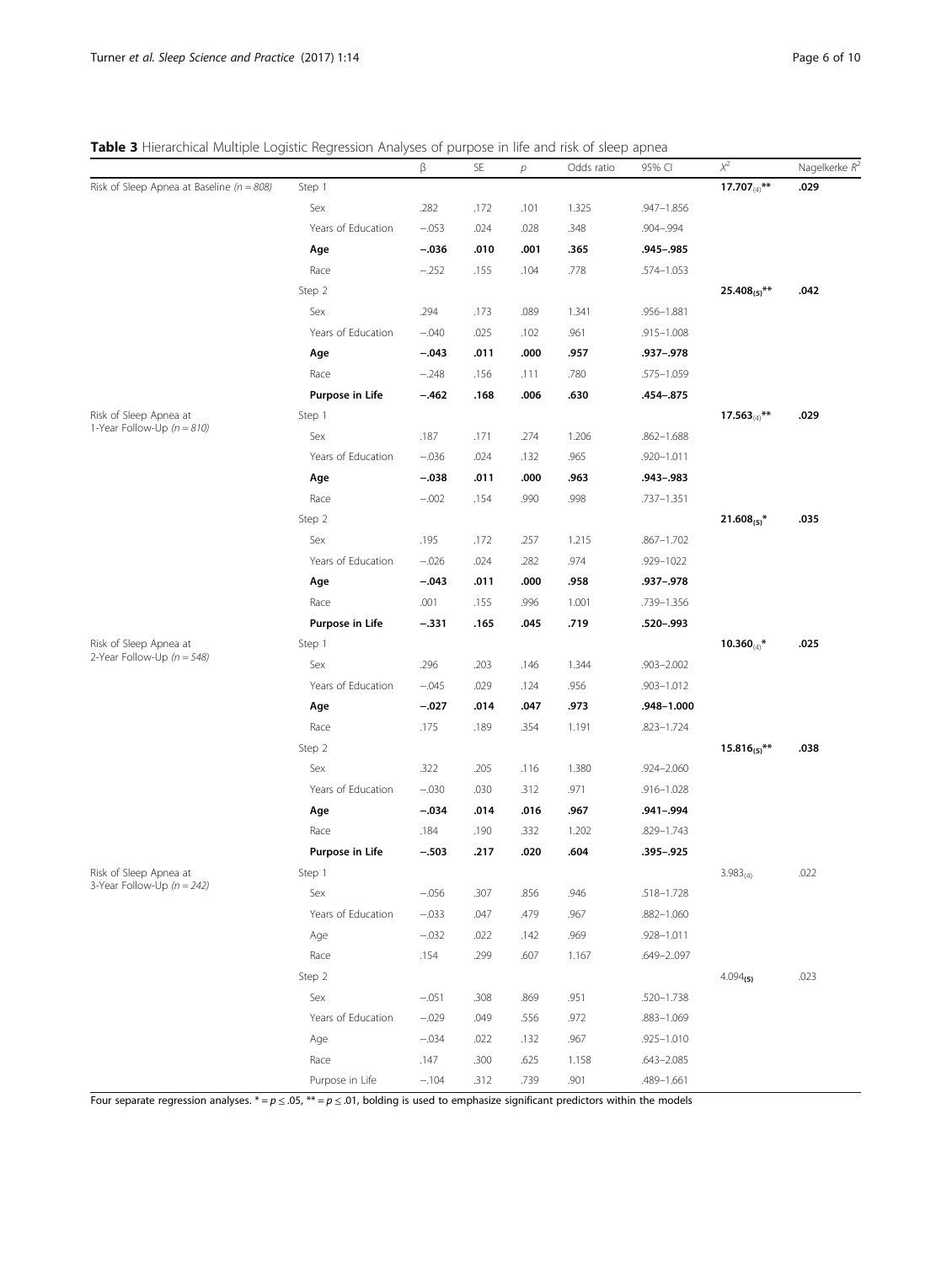# <span id="page-6-0"></span>Table 4 Hierarchical Multiple Logistic Regression Analyses of Purpose in Life and Possible Presence of RLS

| <b>Table +</b> Filerarchical multiple Eugistic Regression Analyses of Furpose in Elie and Fossible Fresence |                       | β                      | SE        | $\mathcal{P}$ | Odds<br>ratio | UI ILJ<br>95% CI | $\chi^2$                      | Nagelkerke<br>$R^2$ |
|-------------------------------------------------------------------------------------------------------------|-----------------------|------------------------|-----------|---------------|---------------|------------------|-------------------------------|---------------------|
| Possible presence of RLS at Baseline ( $n = 814$ )                                                          | Step 1                |                        |           |               |               |                  | $8.189_{(4)}$                 | .015                |
|                                                                                                             | Sex                   | $-.315$                | .208      | .131          | .730          | .485-1.098       |                               |                     |
|                                                                                                             | Years of<br>Education | $-.043$                | .028      | .129          | .958          | .906-1.013       |                               |                     |
|                                                                                                             | Age                   | .019                   | .012      | .109          | 1.019         | .996-1.043       |                               |                     |
|                                                                                                             | Race                  | .043                   | .179      | .808          | 1.044         | .735-1.483       |                               |                     |
|                                                                                                             | Step 2                |                        |           |               |               |                  | $11.758_{(5)}$ *              | .022                |
|                                                                                                             | Sex                   | $-.307$                | .209      | .141          | .736          | .489-1.108       |                               |                     |
|                                                                                                             | Education             | $-.032$                | .029      | .263          | .968          | .915-1.025       |                               |                     |
|                                                                                                             | Age                   | .014                   | .012      | .263          | 1.014         | .990-1.038       |                               |                     |
|                                                                                                             | Race                  | .050                   | .180      | .782          | 1.051         | .739-1.494       |                               |                     |
|                                                                                                             | Purpose in Life       | $-.355$                | .188      | .059          | .701          | .485-1.013       |                               |                     |
| Possible presence of RLS at 1-Year Follow-Up ( $n =$                                                        | Step 1                |                        |           |               |               |                  | $3.105_{(4)}$                 | .006                |
| 814)                                                                                                        | Sex                   | $-.087$                | .203      | .667          | .916          | $.616 - 1.364$   |                               |                     |
|                                                                                                             | Years of<br>Education | $-.045$                | .028      | .111          | .956          | .904-1.010       |                               |                     |
|                                                                                                             | Age                   | $-.002$                | .012      | .884          | .998          | .975-1.021       |                               |                     |
|                                                                                                             | Race                  | $-.117$                | .179      | .514          | .890          | $.626 - 1.264$   |                               |                     |
|                                                                                                             | Step 2                |                        |           |               |               |                  | 14.688 <sub>(5)</sub> ** .027 |                     |
|                                                                                                             | Sex                   | $-.073$                | .204      | .722 .930     |               | $.623 - 1.388$   |                               |                     |
|                                                                                                             | Years of<br>Education | $-.026$                | .029      | .367          | .974          | .920-1.031       |                               |                     |
|                                                                                                             | Age                   | $-.012$                | .012 .326 |               | .988          | .964-1.012       |                               |                     |
|                                                                                                             | Race                  | $-.109$                | .181      | .547          | .897          | .629-1.279       |                               |                     |
|                                                                                                             | Purpose in Life       | $-.646$ .191 .001 .524 |           |               |               | $.361 - .762$    |                               |                     |
| Possible presence of RLS at                                                                                 | Step 1                |                        |           |               |               |                  | $2.218_{(4)}$                 | .006                |
| 2-Year Follow-Up $(n = 550)$                                                                                | Sex                   | $-.196$                | .237      | .407          | .822          | .517-1.307       |                               |                     |
|                                                                                                             | Years of<br>Education | $-.026$                | .033      | .422          | .974          | .913-1.039       |                               |                     |
|                                                                                                             | Age                   | $-.004$                | .015      | .808          | .996          | $.967 - 1.026$   |                               |                     |
|                                                                                                             | Race                  | $-.204$                |           | .211 .334     | .816          | .539-1.234       |                               |                     |
|                                                                                                             | Step 2                |                        |           |               |               |                  | $17.106_{(5)}$ **             | .045                |
|                                                                                                             | Sex                   | $-.148$                | .240      | .538          | .862          | .539-1.380       |                               |                     |
|                                                                                                             | Years of<br>Education | .001                   |           | .034 .979     | 1.001         | .937-1.069       |                               |                     |
|                                                                                                             | Age                   | $-.015$ .016 .319      |           |               | .985          | .955-1.015       |                               |                     |
|                                                                                                             | Race                  | $-.184$ .214 .390      |           |               | .832          | $.546 - 1.266$   |                               |                     |
|                                                                                                             | Purpose in Life       | $-.927$ .244 .000 .396 |           |               |               | .245-.639        |                               |                     |
| Possible presence of RLS at                                                                                 | Step 1                |                        |           |               |               |                  | $4.132_{(4)}$                 | .027                |
| 3-Year Follow-Up $(n = 245)$                                                                                | Sex                   | $-.696$                | .425      | .102 .499     |               | .217-1.148       |                               |                     |
|                                                                                                             | Years of<br>Education | .005                   | .058      | .938          | 1.005         | .897-1.125       |                               |                     |
|                                                                                                             | Age                   | .012                   | .026      | .641          | 1.012         | $.963 - 1.064$   |                               |                     |
|                                                                                                             | Race                  | $-.348$                | .355      | .327 .706     |               | .352-1.417       |                               |                     |
|                                                                                                             | Step 2                |                        |           |               |               |                  | $4.138_{(5)}$                 | .027                |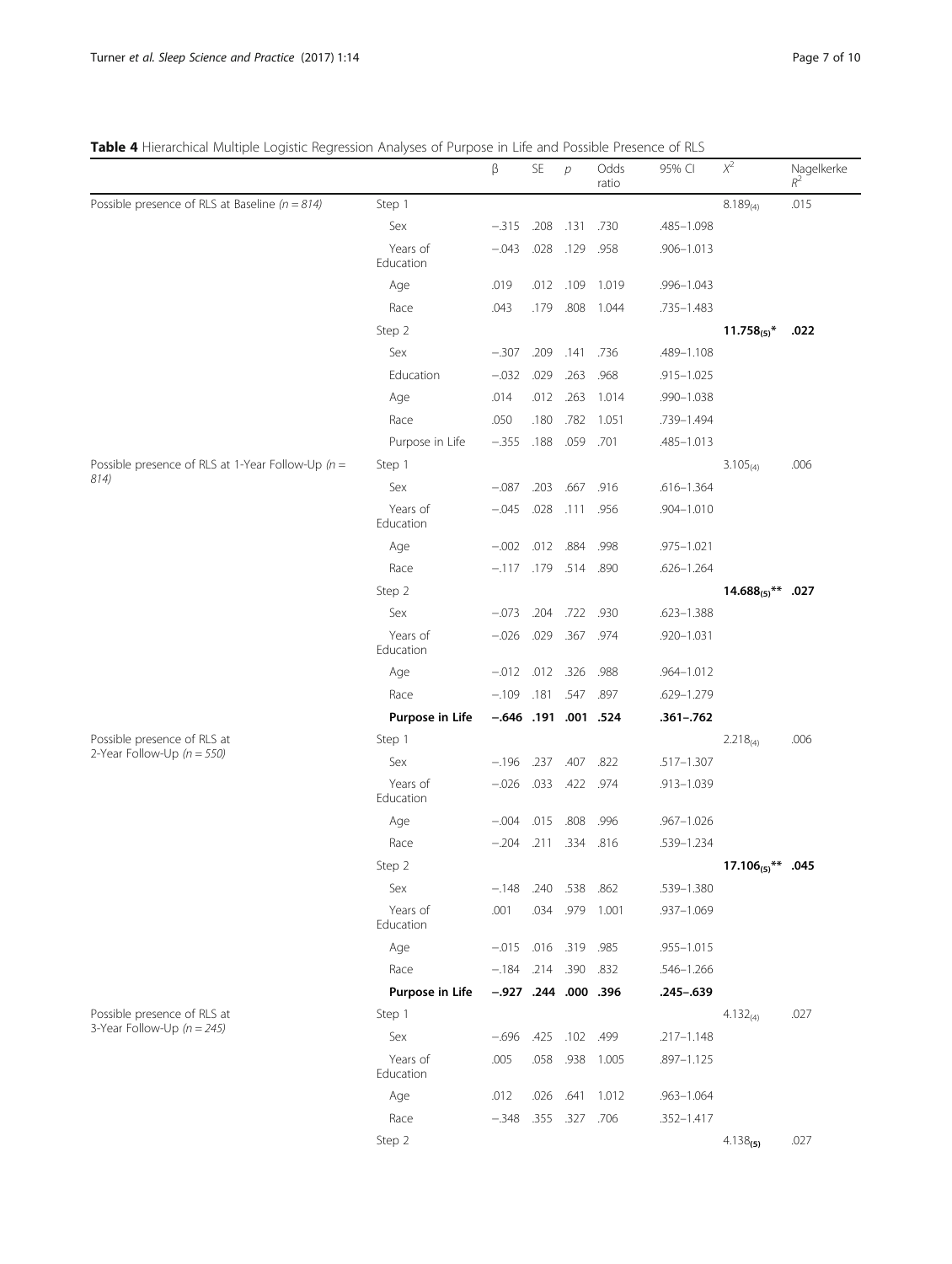| Sex                   | $-.694$ $.426$ $.103$ $.500$ |      |      |               | $.217 - 1.151$   |
|-----------------------|------------------------------|------|------|---------------|------------------|
| Years of<br>Education | .006                         | .061 | .922 | 1.006         | $.893 - 1.133$   |
| Age                   | .011                         |      |      | 027 675 1.011 | .959–1.066       |
| Race                  | $-.350$ $.357$ $.326$ $.705$ |      |      |               | .350<br>$-1.417$ |
| Purpose in Life       | -.030 .381 .936 .970         |      |      |               | .460-2046        |

Table 4 Hierarchical Multiple Logistic Regression Analyses of Purpose in Life and Possible Presence of RLS (Continued)

Four separate regression analyses. \* =  $p \le 0.05$ , \*\* =  $p \le 0.01$ , bolding is used to emphasize significant predictors within the models, RLS Restless Leg Syndrome

in life is related to sleep quality with indications that it could be a potentially useful clinical tool for assessing older adults. We found that higher levels of purpose in life at baseline predicted better sleep quality at baseline as well as increased change in sleep quality over a 1-year period, a finding that is consistent with previous studies (Kim et al. [2015](#page-8-0); Phelan et al. [2010](#page-9-0); Ryff et al. [2004](#page-9-0); Hamilton et al. [2006](#page-8-0); Steptoe et al. [2008](#page-9-0)). Furthermore, these findings are consistent with anecdotal observations that people who have meaning and purpose in their waking activities appear to sleep well at night. It appears that for both African American and White American older adults, the more meaning and purpose one has in daytime activities, the better one tends to sleep at night. Collectively, the emerging data indicates the benefits of positive psychology on sleep health.

To our knowledge, this study is the first to demonstrate a relationship between purpose in life and the risk for symptoms of common sleep disorders in older adults. We found that higher levels of purpose in life were generally protective against the occurrence of sleep apnea and RLS as well as the onset of sleep apnea and RLS over the following 1 to 2 years. One interpretation of our findings is that individuals with a high purpose in life tend to have better overall mental and physical health. The premise of positive psychological well-being includes the notion that improved well-being will be accompanied by the optimal functioning of the persons' physiological systems (Phelan et al. [2010;](#page-9-0) Ryff et al. [2004](#page-9-0)). Also research has indicated that individuals who are high in components of psychological well-being other than purpose in life such as positive affect have fewer physical symptoms and better overall health (Fredman et al. [2014](#page-8-0)). Research by Ancoli-Isreal suggests a strong association between sleep difficulties and cardiac disease (Ancoli-Israel [2009\)](#page-8-0), this research also posits that comorbidities associated with aging, such as medical and psychiatric illness, like cardiac disease and depression, foster the decreased ability to sleep in older adults rather than increasing age alone. Therefore, the protective factor we are seeing with purpose in life at baseline for sleep quality and sleep apnea (as well as a trending result for RLS) may be a consequence of fewer

medical comorbidities (Ryff et al. [2004](#page-9-0)). Another possibility is that individuals with higher levels of purpose in life tend to engage in more healthy behaviors. For example, studies have shown that people with more purpose in life are more likely to exercise, participate in preventative behaviors, such as doctor visits, and seek out adequate relaxation (Holahan et al. [2008;](#page-8-0) Kim et al. [2014;](#page-8-0) Holahan et al. [2011](#page-8-0)). It is possible that engagement in these types of healthy behaviors by the individuals who are high in purpose in life could lead to reduced risk of developing sleep apnea and RLS symptoms.

Our findings should be interpreted with some limitations. First, our findings are based on self-report, which are open to recall bias and subjective interpretation of sleep symptoms. Also, though this is a community-based sample, the educational attainment status of the sample is relatively high and it is possible that these higher levels of educational attainment may reflect a healthier population with higher levels of purpose in life and less severe sleep problems, as well as, greater access to health care. It is also possible that given the higher levels of educational attainment, this sample was more inclined engage in behaviors related to a healthier lifestyle, as research has suggested that in older adults in the United States, higher socioeconomic status, especially as measured via educational attainment, has been associated with choosing healthier lifestyle behaviors, specifically healthy diet choices and increased physical exercise (Kim et al. [2004\)](#page-8-0). In addition, the proportion of those with RBD was relatively low (7% of the sample), which might have limited power to detect changes over time. Finally, while our analyses revealed statistical significance at the  $p < .001$  level on several analyses, the amount of variance explained is relatively low. Therefore, future research should examine the magnitude of the effects relative to other known risk factors for sleep disturbances in older adults.

# Conclusion

Despite these limitations, this study has several important advances. First, we examined the relationship between purpose in life and risk of specific sleep disorders. In addition, we had a large sample size of over 800 older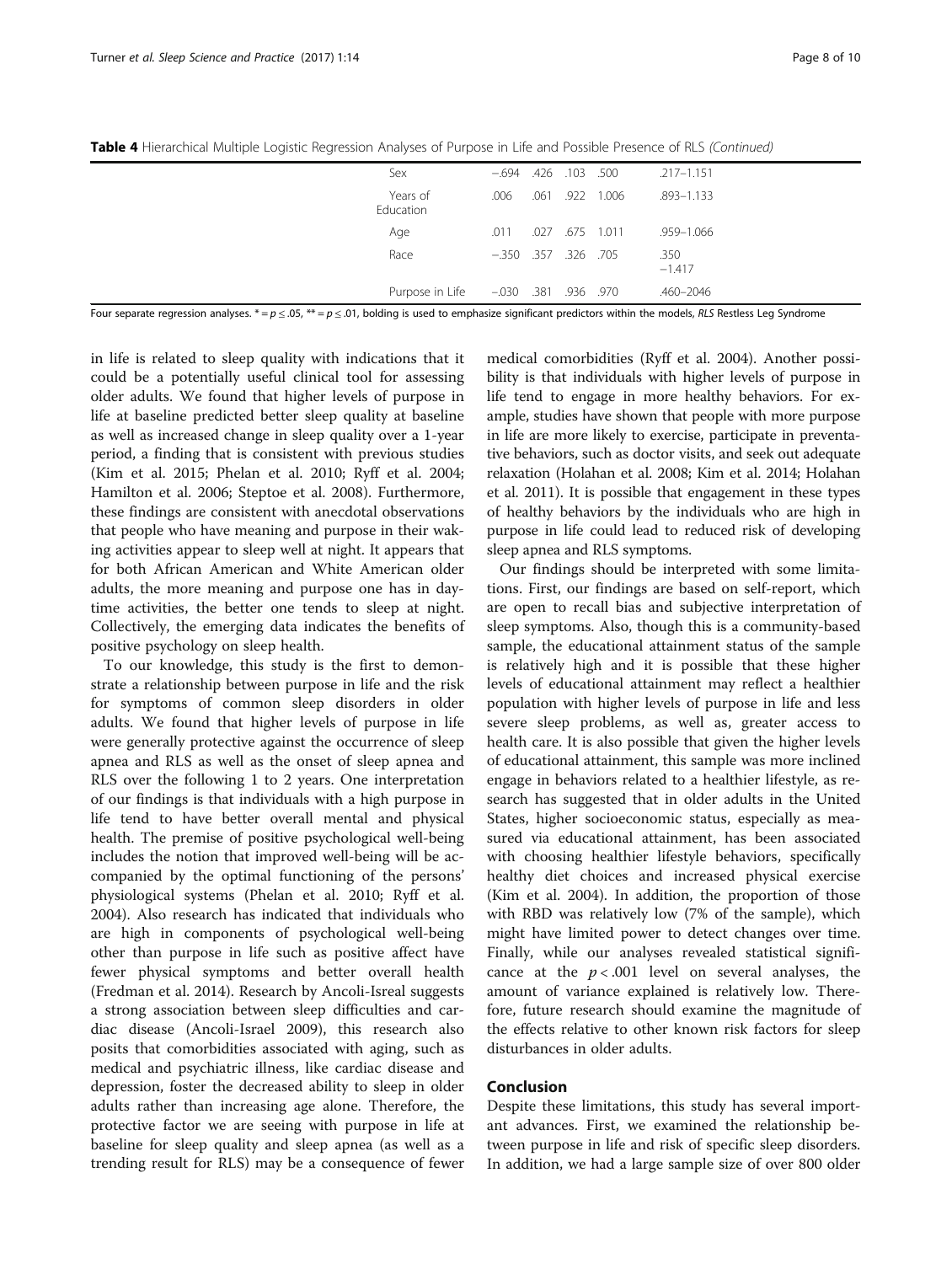<span id="page-8-0"></span>adults that included a large proportion of African Americans (53.7%), greatly increasing the generalizability of our findings. Finally, these findings indicate that the construct of purpose in life may have utility in a clinical setting. When evaluating older adults for sleep issues, assessing for purpose in life could provide insights into sleep quality, the presence of sleep apnea, and to a lesser degree RLS. Further investigation into possible mechanisms on purpose in life and other benefits of positive psychology and sleep health are needed. For instance research should examine the link between purpose in life and specific symptoms of insomnia, such as nocturnal symptoms versus daytime symptoms. This could help identify potential mechanisms for the impact of positive psychology on insomnia. Moreover, future research could examine the use of interventions using positive psychology to target purpose in life in older adults. For example, mindfulness-based therapies (Ong [2016](#page-9-0)) and Acceptance and Commitment Therapies (Dalrymple et al. 2010) include values and cultivation of compassion that could enhance purpose in life (Ong et al. [2012\)](#page-9-0).

#### Abbreviations

MAP: Memory and Aging Project; MARS: Minority Aging Research Study; MSQ: Mayo Sleep Questionnaire; PSQI: Pittsburgh Sleep Quality Index; RBD: REM Behavior Disorder; RLS: Restless Leg Syndrome

#### Acknowledgements

The authors thank the participants of the Minority Aging Research Study, the participants of the Memory and Aging Project and the Rush Clinical Core for their invaluable contributions. We would also like to thank Drs. Patricia Boyle and Lisa Barnes for assisting in the development of this idea and the collaboration with the Rush Alzheimer's Disease Center's Research Resource Sharing Hub.

#### Funding

This research was supported by National Institute on Aging Grant Numbers R01AG22018, P30G10161, R01AG17917, P20MD6886 and the Illinois Department of Public Health.

#### Availability of data and materials

Data supporting the results reported in this article can be obtained from the Rush Alzheimer's Disease Center through their "Research Resource Sharing Hub" at<https://www.radc.rush.edu/>.

### Authors' contributions

ADT was a major contributor in the idea conception for the manuscript, analyzing and interpreting the data as well as writing the manuscript. CES was a major contributor in analyzing and interpreting data. JCO was a major contributor in the conception of the manuscript and review and revision of the manuscript for intellectual content. All authors read and approved the final manuscript.

#### Competing interests

The authors declare that they have no competing interests.

# Consent for publication

Not Applicable.

#### Ethics approval and consent to participate

All procedures performed in this study involving human participants were done so in accordance with the ethical standards of the Rush University Medical Center Institutional Review Board and with the 1964 Helsinki declaration and its later amendments. Informed consent to participate was obtained from each participant prior to study enrollment.

## Publisher's Note

Springer Nature remains neutral with regard to jurisdictional claims in published maps and institutional affiliations.

## Received: 18 November 2016 Accepted: 4 April 2017 Published online: 10 July 2017

#### References

- Ancoli-Israel S. Sleep and its disorders in aging populations. Sleep Med. 2009; 10(Suppl 1):S7–S11.
- Barnes LL, et al. The Minority Aging Research Study: ongoing efforts to obtain brain donation in African Americans without dementia. Curr Alzheimer Res. 2012;9(6):734–45.
- Beaudreau SA, et al. Validation of the Pittsburgh sleep quality index and the Epworth sleepiness scale in older black and white women. Sleep Med. 2012; 13(1):36–42.
- Bennett DA, et al. Overview and findings from the rush Memory and Aging Project. Curr Alzheimer Res. 2012;9(6):646–63.
- Boeve B, et al. Validation of a questionnaire for the diagnosis of REM sleep behavior disorder. Neurology. 2002;58(SUPPL. 3):A509.
- Boeve BF, et al. Validation of the Mayo Sleep Questionnaire to screen for REM sleep behavior disorder in an aging and dementia cohort. Sleep Med. 2011; 12(5):445–53.
- Boyle PA, et al. Purpose in life is associated with mortality among communitydwelling older persons. Psychosom Med. 2009;71(5):574–9.
- Boyle PA, et al. Effect of a purpose in life on risk of incident Alzheimer disease and mild cognitive impairment in community-dwelling older persons. Arch Gen Psychiatry. 2010a;67(3):304–10.
- Boyle PA, Buchman AS, Bennett DA. Purpose in life is associated with a reduced risk of incident disability among community-dwelling older persons. Am J Geriatr Psychiatry. 2010b;18(12):1093–102.
- Boyle PA, et al. Effect of purpose in life on the relation between Alzheimer disease pathologic changes on cognitive function in advanced age. Arch Gen Psychiatry. 2012;69(5):499–505.
- Burrow AL, Hill PL. Purpose as a form of identity capital for positive youth adjustment. Dev Psychol. 2011;47(4):1196–206.
- Buysse DJ, et al. The Pittsburgh Sleep Quality Index: a new instrument for psychiatric practice and research. Psychiatry Res. 1989;28(2):193–213.
- Chen X, Gelaye B, Williams MA. Sleep characteristics and health-related quality of life among a national sample of American young adults: assessment of possible health disparities. Qual Life Res. 2014;23(2):613–25.
- Cohen-Zion M, et al. Cognitive changes and sleep disordered breathing in elderly: differences in race. J Psychosom Res. 2004;56(5):549–53.
- Dalrymple KL, et al. Incorporating principles from acceptance and commitment therapy into cognitive-behavioral therapy for insomnia: A case example. J Contemp Psychother, 2010. 40(4): p. 209–217.
- Foley D, et al. Sleep disturbances and chronic disease in older adults: results of the 2003 National Sleep Foundation Sleep in America Survey. J Psychosom Res. 2004;56(5):497–502.
- Fredman L, et al. Positive affect is associated with fewer sleep problems in older caregivers but not noncaregivers. Gerontologist. 2014;54(4):559–69.
- Hamilton NA, et al. Sleep and psychological well-being. Soc Indic Res. 2006;82(1): 147–63.
- Holahan CK, Holahan CJ, Suzuki R. Purposiveness, physical activity, and perceived health in cardiac patients. Disabil Rehabil. 2008;30(23):1772–8.
- Holahan CK, et al. Purposiveness and leisure-time physical activity in women in early midlife. Women Health. 2011;51(7):661–75.
- Hossain JLS, Shapiro CM. The Prevalence, Cost Implications, & Management of Sleep Disorders. Sleep Breath. 2002;6(2):85–102.
- IBM, Statistical Package for the Social Sciences (SPSS). 2015.
- Jaussent I, et al. Insomnia symptoms in older adults: associated factors and gender differences. Am J Geriatr Psychiatry. 2011;19(1):88–97.
- Kim S, Symons M, Popkin BM. Contrasting socioeconomic profiles related to healthier lifestyles in China and the United States. Am J Epidemiol. 2004; 159(2):184–91.
- Kim ES, et al. Purpose in life and reduced incidence of stroke in older adults: 'The Health and Retirement Study'. J Psychosom Res. 2013;74(5):427–32.
- Kim ES, et al. Life satisfaction and frequency of doctor visits. Psychosom Med. 2014;76(1):86–93.
- Kim ES, Hershner SD, Strecher VJ. Purpose in life and incidence of sleep disturbances. J Behav Med. 2015;38(3):590–7.